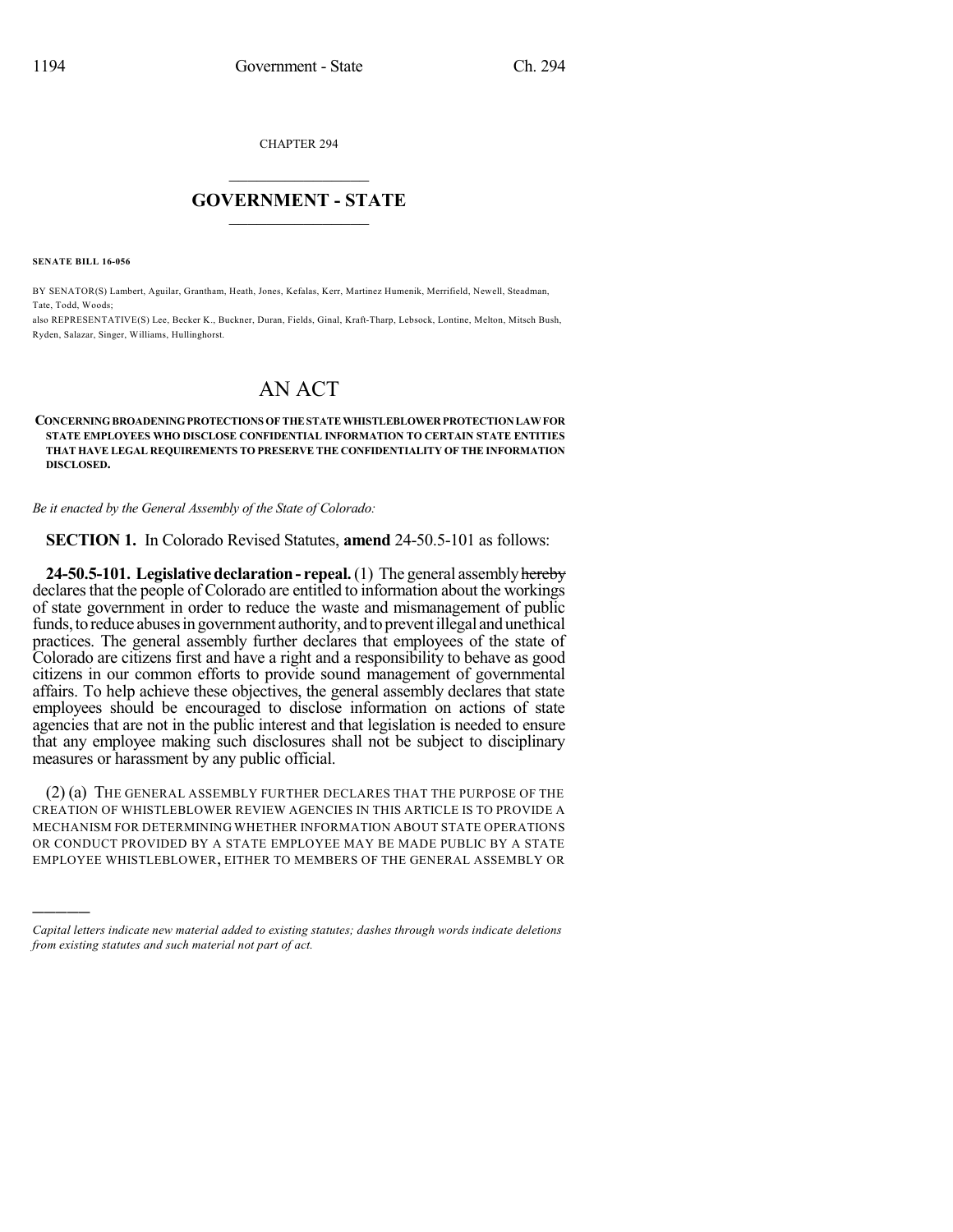ULTIMATELY TO THE PUBLIC, WHILE PROTECTING THAT STATE EMPLOYEE FROM PUNITIVE ACTION AND WHILE MAINTAINING THE CONFIDENTIAL NATURE OF INFORMATION WHERE REQUIRED BY LAW.

(b) THIS SUBSECTION (2) IS REPEALED, EFFECTIVE MAY 15, 2018.

**SECTION 2.** In Colorado Revised Statutes, 24-50.5-102, **add** (6) as follows:

**24-50.5-102. Definitions - repeal.** As used in this article, unless the context otherwise requires:

(6)(a) "WHISTLEBLOWER REVIEW AGENCY"MEANS THE DIRECTOR OF THE OFFICE OF LEGISLATIVE LEGAL SERVICES UNDER PART 5 OF ARTICLE 3 OF TITLE 2,C.R.S., OR THE DIRECTOR'S DESIGNEE, THE ATTORNEY GENERAL UNDER ARTICLE 31 OF THIS TITLE, OR THE ATTORNEY GENERAL'S DESIGNEE, OR THE STATE COURT ADMINISTRATOR UNDER SECTION 13-3-101, C.R.S., OR THE STATE COURT ADMINISTRATOR'S DESIGNEE.

(b) THIS SUBSECTION (6) IS REPEALED, EFFECTIVE MAY 15, 2018.

**SECTION 3.** In Colorado Revised Statutes, **amend** 24-50.5-103 as follows:

**24-50.5-103. Retaliation prohibited - repeal.** (1) Except as provided in subsection (2) of this section,  $\theta$  and appointing authority or supervisor shall NOT initiate or administer any disciplinary action against an employee on account of the employee's disclosure of information. This section shall SUBSECTION (1) DOES not apply to AN EMPLOYEE WHO DISCLOSES:

(a) An employee who discloses Information that he OR SHE knows to be false or who discloses information with disregard for the truth or falsity thereof OF THE INFORMATION;

(b) An employee who discloses Information from public records which THAT are closed to public inspection pursuant to section 24-72-204; OR

(c) An employee who discloses WITHOUT LAWFUL AUTHORITY, information which THAT is confidential under any other provision of law OR CLOSED TO PUBLIC INSPECTION UNDER SECTION  $24-72-204$  (2) (a) (I) AND (2) (a) (VIII).

(2) It shall be the obligation of An employee who wishes to disclose information under the protection of this article IS OBLIGATED to make a good-faith effort to provide to his OR HER supervisor or appointing authority or member of the general assembly the information to be disclosed prior to the time of its disclosure.

(3) SUBSECTION (2) AND PARAGRAPHS (b) AND (c) OF SUBSECTION (1) OF THIS SECTION DO NOT APPLY TO AN EMPLOYEE WHO DISCLOSES INFORMATION TO A WHISTLEBLOWER REVIEW AGENCY.

(4) AN EMPLOYEE SHALL DISCLOSE INFORMATION UNDER SUBSECTION (3)OF THIS SECTION TO THE ATTORNEY GENERAL OR THE ATTORNEY GENERAL'S DESIGNEE UNLESS THE INFORMATION DISCLOSED INVOLVES AN OFFICER OR EMPLOYEE OF THE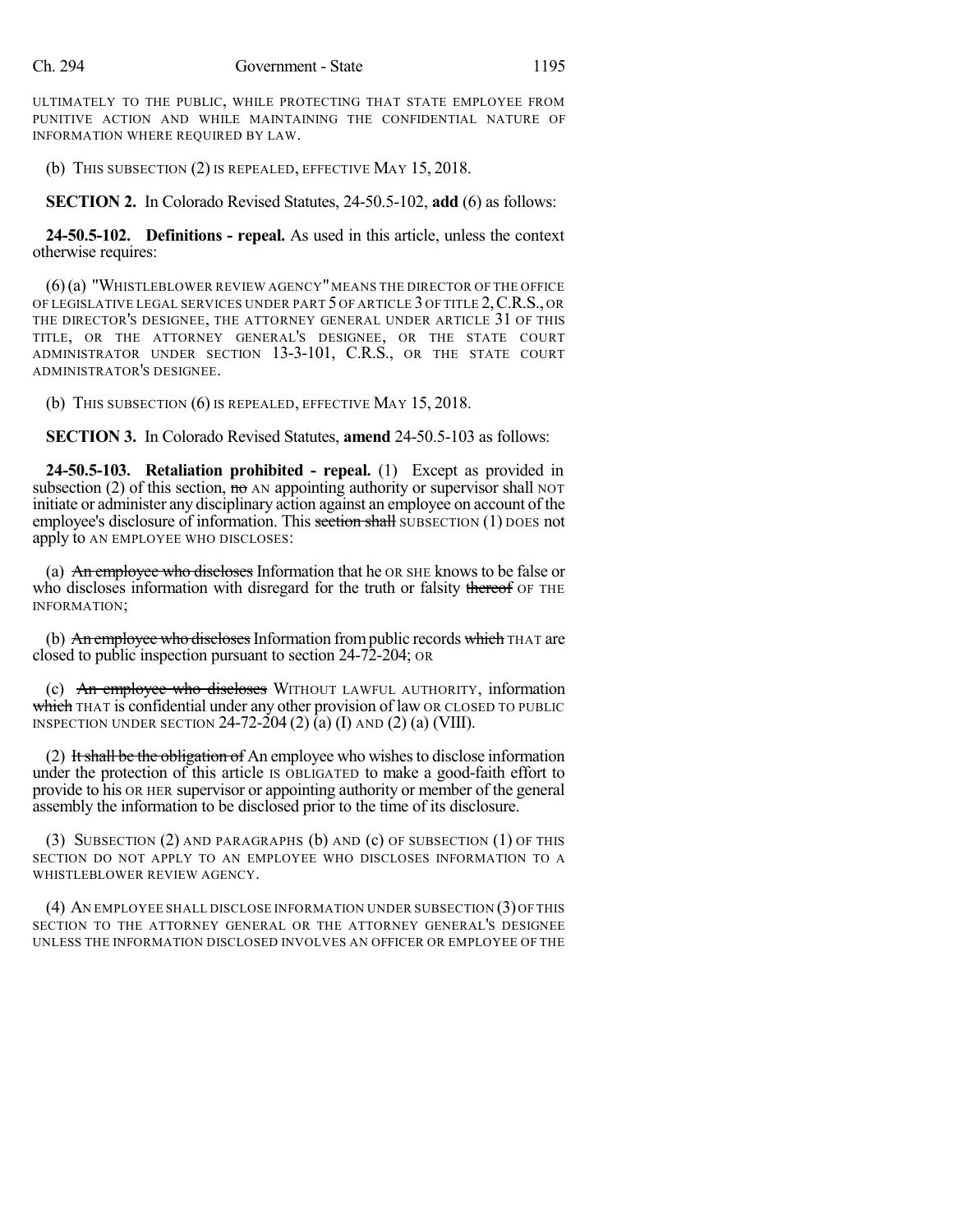1196 Government - State Ch. 294

DEPARTMENT OF LAW. IF THE INFORMATION DISCLOSED UNDER SUBSECTION (3) OF THIS SECTION INVOLVES AN OFFICER OR EMPLOYEE OF THE DEPARTMENT OF LAW, AN EMPLOYEE MAY DISCLOSE THE INFORMATION TO ANY WHISTLEBLOWER REVIEW AGENCY. ACCESS TO INFORMATION RECEIVED BY A WHISTLEBLOWER REVIEW AGENCY UNDER THIS SECTION IS LIMITED TO ONLY THOSE PERSONS CONDUCTING THE REVIEW.

(5)(a)(I) WITHIN THIRTY DAYS AFTER RECEIPT OF ANY INFORMATION DISCLOSED UNDER SUBSECTION (3)OFTHIS SECTION,A WHISTLEBLOWER REVIEW AGENCY SHALL DETERMINE IN WRITING WHETHER OR NOT THE INFORMATION IS:

(A) CLOSED TO PUBLIC INSPECTION UNDER SECTION 24-72-204; OR

(B) CONFIDENTIAL UNDER ANY OTHER PROVISION OF LAW.

(II) EACH WHISTLEBLOWER REVIEW AGENCY SHALL MAINTAIN THE CONFIDENTIAL NATURE OF ANY INFORMATION DETERMINED TO BE CLOSED TO PUBLIC INSPECTION OR CONFIDENTIAL UNDER SUBPARAGRAPH (I) OF THIS PARAGRAPH (a).

(b) IF A WHISTLEBLOWER REVIEW AGENCY DETERMINES THAT ANY INFORMATION DISCLOSED UNDER SUBSECTION (3) OF THIS SECTION INCLUDES TRADE SECRETS, OR CONFIDENTIAL COMMERCIAL,FINANCIAL,GEOLOGICAL,OR GEOPHYSICAL DATA,THE WHISTLEBLOWER REVIEW AGENCY SHALL MAINTAIN THE CONFIDENTIAL NATURE OF THE INFORMATION.

(c) (I) IF THERE IS A SUBSTANTIAL LIKELIHOOD THAT INFORMATION DISCLOSED UNDER SUBSECTION (3) OF THIS SECTION TO A WHISTLEBLOWER REVIEW AGENCY WILL BE RELEASED TO THE PUBLIC FOR REASONS INCLUDING THAT THE WHISTLEBLOWER REVIEW AGENCY DETERMINES IN WRITINGTHAT THE INFORMATION IS NOT CONFIDENTIAL, THAT A REQUEST FOR INSPECTION OF THE INFORMATION EXISTS UNDER PART 2 OF ARTICLE 72 OF THIS TITLE, OR THAT A PERSON REQUESTS A COURT TO COMPEL RELEASE OF THE INFORMATION, THE WHISTLEBLOWER REVIEW AGENCY SHALL IMMEDIATELY GIVE WRITTEN NOTICE TO THE OWNER OF THE INFORMATION THAT THE WHISTLEBLOWER REVIEW AGENCY IS IN POSSESSION OF THE INFORMATION IN CONNECTION WITH A DISCLOSURE OF INFORMATION UNDER SUBSECTION (3) OF THIS SECTION. WRITTEN NOTICE UNDER THIS PARAGRAPH (c) TOLLS THE TIME PERIOD FOR THE INSPECTION OFRECORDS UNDER SECTION 24-72-203 (3) UNTIL A REASONABLE TIME AFTER THE THIRTY-DAY TIME PERIOD SPECIFIED IN SUBSECTION (6)OF THIS SECTION AND THE CONCLUSION OF ANY LEGAL PROCEEDINGS UNDER SUBSECTION (6)OFTHIS SECTION.AWHISTLEBLOWER REVIEW AGENCY SHALL NOT RELEASE ANY INFORMATION SUBJECT TO A NOTICE UNDER THIS PARAGRAPH (c) UNTIL THIRTY DAYS AFTER THE DATE THAT WRITTEN NOTICE IS GIVEN TO THE OWNER OF THE INFORMATION UNDER THIS PARAGRAPH (c).

(II) THE WRITTEN NOTICE MUST CONTAIN THE DETERMINATION OF THE WHISTLEBLOWER REVIEW AGENCY WITH RESPECT TO WHETHER THE INFORMATION IS CONFIDENTIAL AND THE CIRCUMSTANCES CONSTITUTING A SUBSTANTIAL LIKELIHOOD THAT THE INFORMATION WILL BE RELEASED TO THE PUBLIC.

(III) THE WRITTEN NOTIFICATION REQUIREMENT OF THIS PARAGRAPH (c) DOES NOT APPLY IF A WHISTLEBLOWER REVIEW AGENCY MAKES A GOOD-FAITH EFFORT TO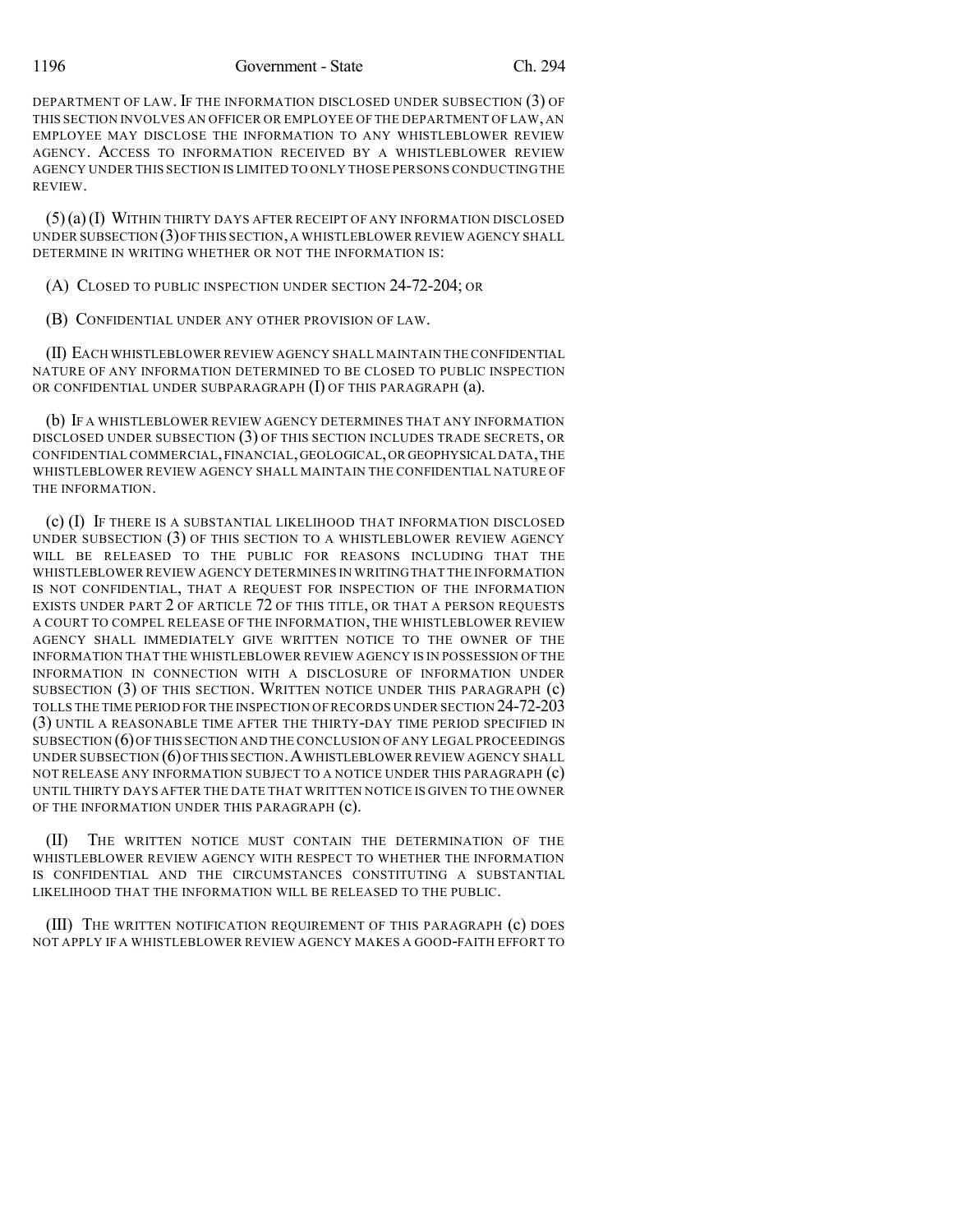LOCATE THE OWNER OF THE INFORMATION AND REASONABLY DETERMINES THAT THE OWNER CANNOT BE LOCATED.

(6) ANY PERSON NOTIFIED UNDER PARAGRAPH (c) OF SUBSECTION (5) OF THIS SECTION WHO COULD BE HARMED BY THE RELEASE OF INFORMATION DESCRIBED UNDER PARAGRAPH (b) OF SUBSECTION (5) OF THIS SECTION AND DISCLOSED UNDER SUBSECTION (3) OF THIS SECTION TO A WHISTLEBLOWER REVIEW AGENCY MAY, WITHIN THIRTY DAYS AFTER RECEIVING NOTICE UNDER PARAGRAPH (C) OF SUBSECTION (5) OF THIS SECTION, FILE AN ACTION UNDER RULE 65 OF THE COLORADO RULES OF CIVIL PROCEDURE AGAINST THE WHISTLEBLOWER REVIEW AGENCY IN POSSESSION OF THE INFORMATION IN THE DISTRICT COURT FOR THE CITY AND COUNTY OF DENVER FOR INJUNCTIVE RELIEF PROHIBITING RELEASE OF THE INFORMATION.

(7) (a) SUBJECT TO SUBSECTION (6) OF THIS SECTION, IMMEDIATELY AFTER RECEIVING ANY INFORMATION UNDER SUBSECTION (3) OF THIS SECTION, A WHISTLEBLOWER REVIEW AGENCY SHALL NOTIFY THE SUPERVISOR OR APPOINTING AUTHORITY OF THE EMPLOYEE THAT THE WHISTLEBLOWER REVIEW AGENCY HAS RECEIVED THE INFORMATION AND THAT NO RETALIATORY ACTION MAY BE TAKEN AGAINST THE EMPLOYEE EXCEPT UNDER THE LIMITED CIRCUMSTANCES DESCRIBED IN PARAGRAPH (a) OF SUBSECTION (1) OF THIS SECTION.

(b) SUBJECT TO SUBSECTION (6) OF THIS SECTION, WITHIN SIXTY DAYS AFTER RECEIVING ANY INFORMATION UNDER SUBSECTION (3) OF THIS SECTION, A WHISTLEBLOWER REVIEW AGENCY MAY CONFER WITH AND TRANSFER THE INFORMATION TO THE ENTITY HAVING JURISDICTION OR AUTHORITY TO INVESTIGATE ANY ALLEGATION OF UNLAWFUL BEHAVIOR.

(8) EXCEPT AS PROVIDED IN SUBSECTION (5) OF THIS SECTION, IF A WHISTLEBLOWER REVIEW AGENCY DETERMINES THAT THE INFORMATION OR A PORTION OF THE INFORMATION RECEIVED IS NOT PROHIBITED FROM DISCLOSURE UNDER SECTION 24-72-204OR IS NOT OTHERWISE CONFIDENTIAL UNDER ANY OTHER PROVISION OF LAW, THAT INFORMATION MAY BE RELEASED TO THE GENERAL ASSEMBLY OR THE PUBLIC UPON REQUEST.EACH WHISTLEBLOWER REVIEW AGENCY SHALL MAINTAIN RECORDS OF INFORMATION DISCLOSED TO THE WHISTLEBLOWER REVIEW AGENCY UNDER SUBSECTION (3) OF THIS SECTION AND OF THE ACTION OF THE WHISTLEBLOWER REVIEW AGENCY WITH RESPECT TO THE INFORMATION.

(9) EACH WHISTLEBLOWER REVIEW AGENCY SHALL DESIGNATE A PERSON OR PERSONS AS A POINT OF CONTACT FOR FUNCTIONS UNDER THIS SECTION AND SHALL MAKE THE CONTACT INFORMATION FOR THAT PERSON OR THOSE PERSONS PUBLIC, BOTH ON THE WEBSITE OF THE WHISTLEBLOWER REVIEW AGENCY AND BY ANY OTHER APPROPRIATE MEANS.

(10) IF THE PERSON OR PERSONS DESIGNATED UNDER SUBSECTION (9) OF THIS SECTION BECOME AWARE THAT INFORMATION FROM PUBLIC RECORDS THAT ARE CLOSED TO PUBLIC INSPECTION UNDER SECTION 24-72-204 OR INFORMATION THAT IS OTHERWISE CONFIDENTIAL UNDER THE LAW IS DETERMINED TO HAVE BEEN DISCLOSED AT ANY TIME WITHOUT LAWFUL AUTHORITY, THE PERSON OR PERSONS DESIGNATED IN SUBSECTION (9)OF THIS SECTION SHALL MAKE REASONABLE EFFORTS TO NOTIFY THE OWNER OF THE INFORMATION WITHIN A REASONABLE TIME.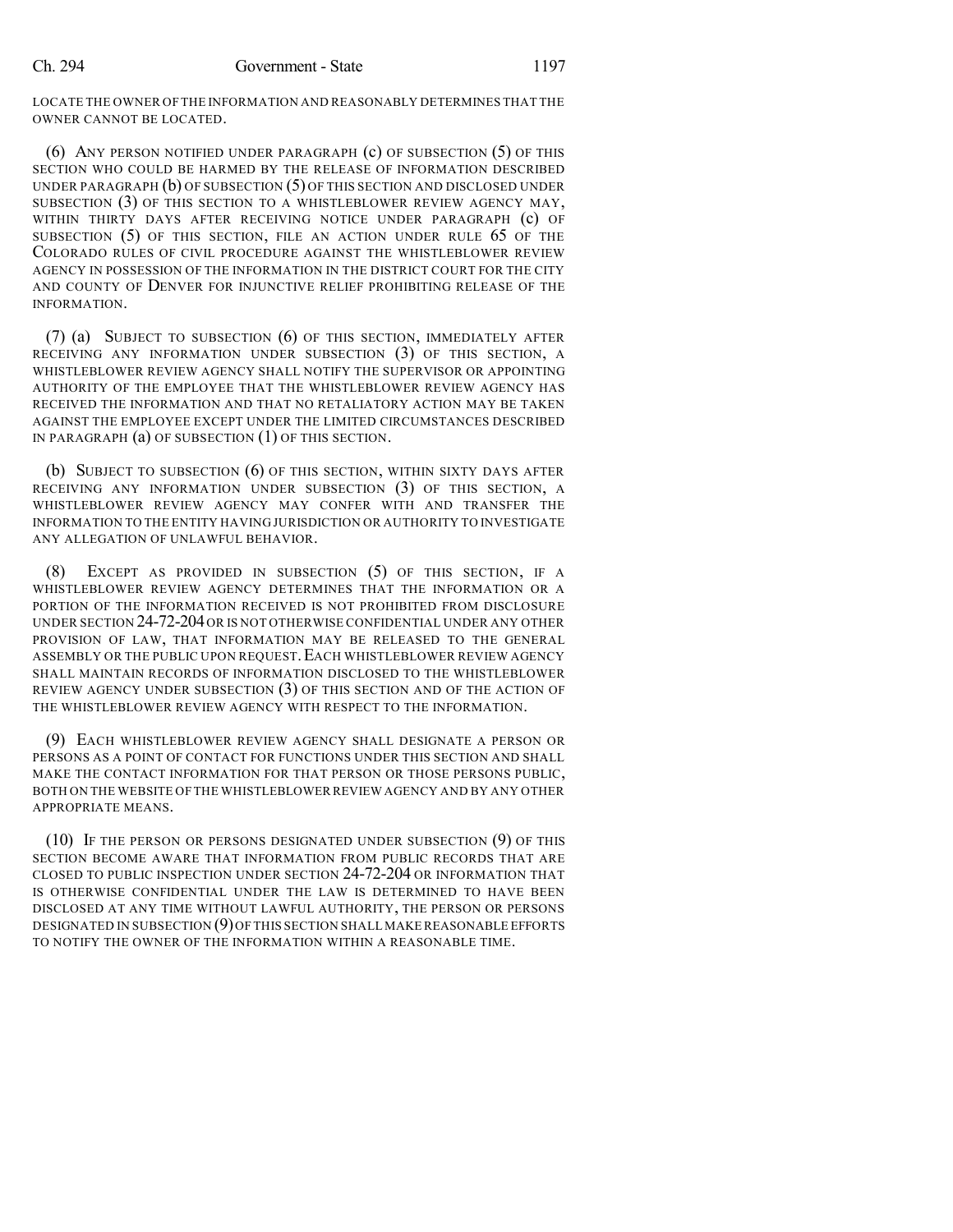(11) SUBSECTIONS (3) TO (10) OF THIS SECTION AND THIS SUBSECTION (11) ARE REPEALED, EFFECTIVE MAY 15, 2018.

**SECTION 4.** In Colorado Revised Statutes, **add** 24-50.5-108 as follows:

**24-50.5-108. Working group - broadening protections for state employee whistleblowers - confidential information subject of whistleblowing preserving confidentiality of confidential information - repeal.** (1) THE GOVERNOR SHALL CONVENE A WORKING GROUP ON BROADENING PROTECTIONS FOR STATE EMPLOYEE WHISTLEBLOWERS WHO MAY BE REQUIRED TO DISCLOSE CONFIDENTIAL INFORMATION THAT IS THE SUBJECT OF WHISTLEBLOWING. THE WORKING GROUP CONSISTS OF THE FOLLOWING:

(a) A REPRESENTATIVE OF THE OFFICE OF THE GOVERNOR, DESIGNATED BY THE GOVERNOR;

(b) THE EXECUTIVE DIRECTOR OF THE DEPARTMENT OF PERSONNEL OR THE EXECUTIVE DIRECTOR'S DESIGNEE;

(c) AREPRESENTATIVE OF THE OFFICE OF THE ATTORNEY GENERAL, DESIGNATED BY THE ATTORNEY GENERAL;

(d) THE DIRECTOR OF THE OFFICE OF LEGISLATIVE LEGAL SERVICES OR THE DIRECTOR'S DESIGNEE.

(2) (a) THE WORKING GROUP SHALL EXAMINE THE WHISTLEBLOWER PROTECTION LAWS OF THE FEDERAL GOVERNMENT AND OF OTHER STATES AND COMPARE THOSE LAWS TO COLORADO'S WHISTLEBLOWER PROTECTION LAW AS CONTAINED IN THIS ARTICLE. THE WORKING GROUP SHALL DETERMINE MEANS OF BROADENING THE WHISTLEBLOWER PROTECTIONS IN COLORADO LAW FOR SITUATIONS WHERE THE SUBJECT OF WHISTLEBLOWINGINVOLVESCONFIDENTIAL INFORMATION THAT WOULD NEED TO BE DISCLOSED IN SOME MANNER IN ORDER TO BRING TO LIGHT ACTIVITIES INCLUDING THE WASTE OF PUBLIC FUNDS, ABUSE OF AUTHORITY, OR MISMANAGEMENT. THE WORKING GROUP SHALL DETERMINE METHODS BY WHICH CONFIDENTIAL INFORMATION COULD BE DISCLOSED WHILE PRESERVING THE CONFIDENTIAL NATURE OF THE INFORMATION. THE WORKING GROUP SHALL INCLUDE INPUT FROM ADVOCACY ORGANIZATIONS INCLUDING BUSINESS, PRIVACY ADVOCATES, AND EMPLOYEE ADVOCATES.

(b) MEETINGS OF THE WORKING GROUP ARE SUBJECT TO PART 4 OF ARTICLE 6 OF THIS TITLE, AND THE WORKING GROUP IS SUBJECT TO THE "COLORADO OPEN RECORDS ACT", PART 2 OF ARTICLE 72 OF THIS TITLE.

BY NOVEMBER 1, 2016, THE WORKING GROUP SHALL REPORT ITS RECOMMENDATIONS TO THE COMMITTEE ON LEGAL SERVICES AND TO THE JOINT BUDGET COMMITTEE OF THE GENERAL ASSEMBLY.

(4) THIS SECTION IS REPEALED, EFFECTIVE JULY 1, 2018.

**SECTION 5. Effective date - applicability.** This act takes effect upon passage and applies to any information disclosed by a state employee to a whistleblower